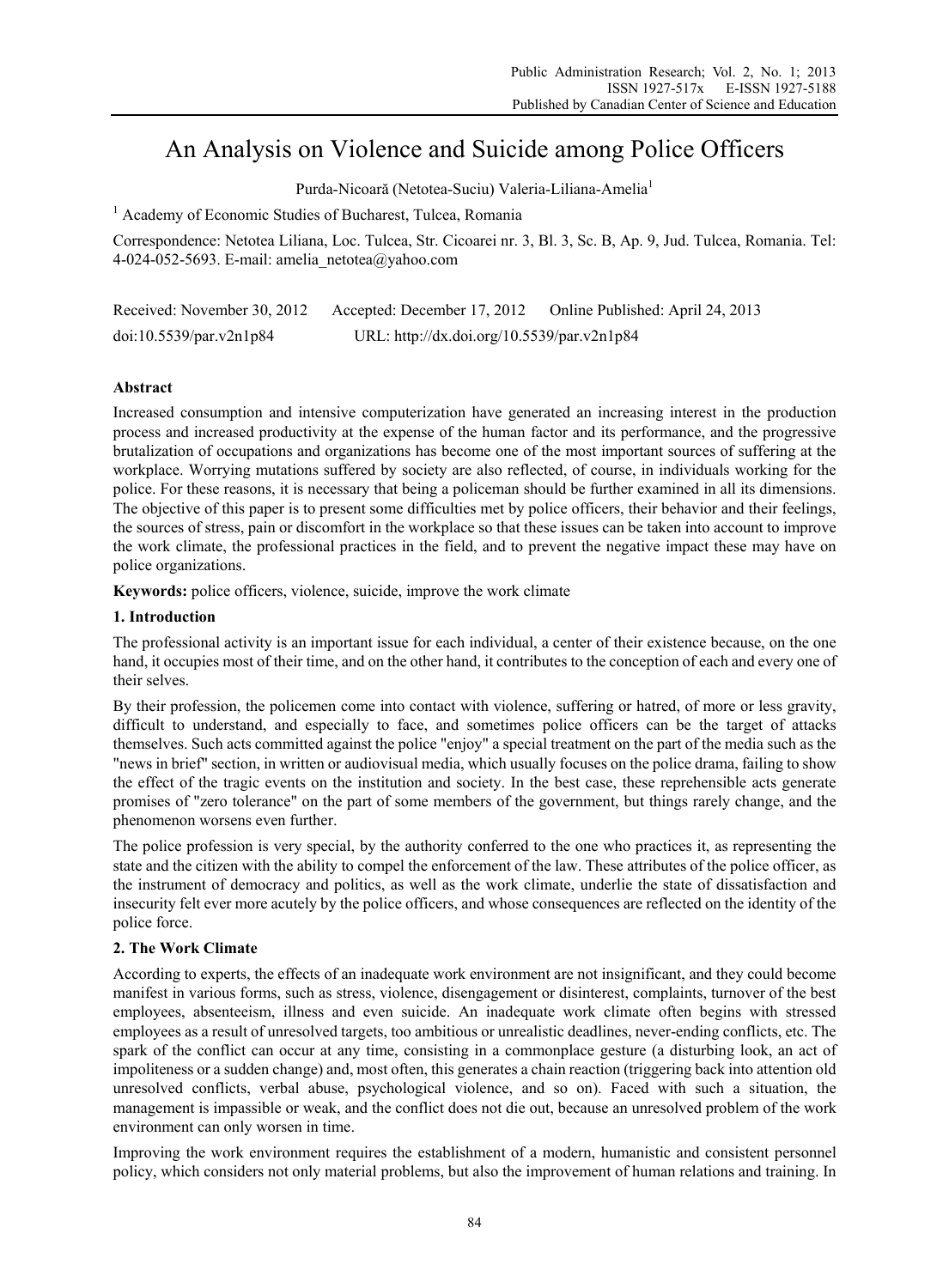other words, the work climate is built at the highest levels of management and it is imposed "from above" through judicious application of appropriate principles, systematic actions and defining the responsibility of each member of the organization.

Violence while performing their duties and suicide have the most serious consequences on police organizations and their representatives.

#### **3. Violence**

Violence faced by police officers on duty is difficult to treat, and the available information on the topic is insufficient. Most data in this regard can be found in the press or on the internet, which is why the data does not always come from reliable sources of information.

In every state in the U.S., policemen killed in the performance of their duties are honored both traditionally, by erecting monuments in public places, and through the Internet, by submitting a memorial to dedicated web sites. Moreover, in some publications (L'Uniform Crime Report) publish the annual FBI report that shows all cases of police officers killed while performing their duty, in order to continue to adapt to the new weaponry or the new modes of action used by criminals and murderers, or to improve the equipment of guards (http://www.victimesdudevoir.com/pr%C3%A9sentation/, accessed on August 9, 2012).

In France, there is not too much talk about representatives of the law fallen while in service; a few lines in the printed press at the employee's death, some words at a parade of personalities, a little praise by some representatives of the Government, and there are only a few sites which pay tribute (http://www.victimesdudevoir.com/pr%C3%A9sentation/, accessed on September 8, 2012).

From the data presented on the first website created in memory of French police officers deceased during service (www.victimesdudevoir.com, accessed on September 8, 2012), one can see that, in France, in the twenty-first century (until September 9, 2012), a total of 79 policemen and 74 gendarmes, fell, as follows (see Table no. 1)

| Year  | Number of police officers<br>deceased during service | Number of police officers<br>deceased during service |
|-------|------------------------------------------------------|------------------------------------------------------|
|       | Police*                                              | Constabulary**                                       |
| 2000  | 6                                                    | 7                                                    |
| 2001  | 11                                                   |                                                      |
| 2002  | 7                                                    | 6                                                    |
| 2003  | 9                                                    |                                                      |
| 2004  | 9                                                    | 3                                                    |
| 2005  | 2                                                    | 5                                                    |
| 2006  | $\mathfrak{D}$                                       | 13                                                   |
| 2007  | 6                                                    | 6                                                    |
| 2008  | 5                                                    | 8                                                    |
| 2009  |                                                      | 5                                                    |
| 2010  |                                                      | 13                                                   |
| 2011  | 4                                                    | 0                                                    |
| 2012  | 4                                                    |                                                      |
| Total | 79                                                   | 74                                                   |

Table 1. Number of police officers deceased during service in the USA, during the period 2000 – September 8, 2012

Note: \* data available at: http://www.victimesdudevoir.com/saint-martin/les-victimes-au-21e-s/, accessed on September 8, 2012

\*\* data available at: http://www.victimesdudevoir.com/saint-martin/les-victimes-au-21e-s/, accessed on September 8, 2012

As for the number of police officers deceased during service in the USA, according to the data provided by the official web site of Officer Down Memorial Page, the situation is as follows (Table no. 2) (http://www.odmp.org/search/year/, accessed on September 8, 2012):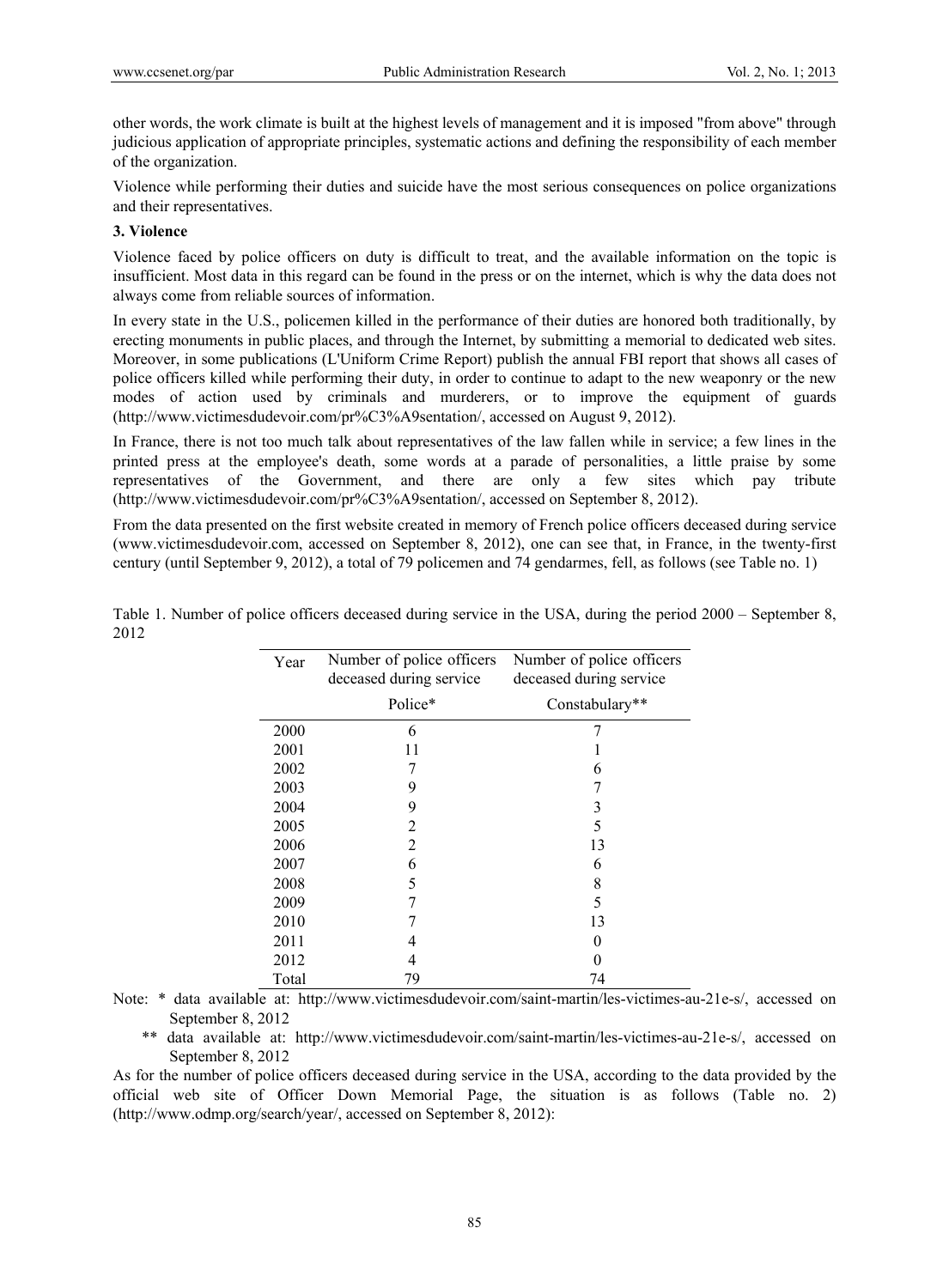| Year  | Number of police  |      |        | Average age | Average time spent in |
|-------|-------------------|------|--------|-------------|-----------------------|
|       | officers deceased |      |        | (years)     | service               |
|       | during service    |      |        |             |                       |
|       | Total, of which:  |      |        |             |                       |
|       |                   | Male | Female |             |                       |
| 2000  | 164               | 157  | 7      | 39          | 11 years 1 month      |
| 2001  | 242               | 230  | 12     | 38          | 11 years 4 months     |
| 2002  | 159               | 144  | 15     | 39          | 11 years              |
| 2003  | 149               | 143  | 6      | 38          | 10 years 4 months     |
| 2004  | 166               | 157  | 9      | 40          | 12 years 10 months    |
| 2005  | 165               | 160  | 5      | 39          | 11 years 1 month      |
| 2006  | 161               | 152  | 9      | 38          | 11 years 5 months     |
| 2007  | 201               | 192  | 9      | 40          | 11 years 4            |
| 2008  | 152               | 140  | 12     | 40          | 11 years $11$         |
| 2009  | 139               | 136  | 3      | 40          | 11 years 12 months    |
| 2010  | 171               | 163  | 8      | 42          | 11 years 11 months    |
| 2011  | 173               | 162  | 11     | 41          | 13 years 3 months     |
| 2012  | 79*               | 70   | 9      | 41          | 13 years              |
| Total | 2121              | 2006 | 115    | 39.62       | 11 years 7 months     |

Table 2. Number of police officers deceased during service in the USA, during the period 2000 – September 8, 2012

Note: \*on the 08<sup>th</sup> of September 2012

The situation of police officers deceased during performing their duties in Canada (as shown in the information available at http://www.victimesdudevoir.com/a-l-%C3%A9tranger/s, accessed on September 9, 2012), is as follows (Table 3).

| Table 3. Number of police officers deceased during service in Canada, during the period $2001 - 2008$ |  |  |  |
|-------------------------------------------------------------------------------------------------------|--|--|--|
|                                                                                                       |  |  |  |

| Year  | Number of police officers |
|-------|---------------------------|
|       | deceased during service   |
| 2001  |                           |
| 2002  | 12                        |
| 2003  | 6                         |
| 2004  | 7                         |
| 2005  | 11                        |
| 2006  | 6                         |
| 2007  | 4                         |
| 2008  | 2                         |
| Total | 55                        |

In Romania, the fallen officers is a delicate topic, and one can usually find information on this topic especially on forums of representatives of the profession (http://www.politisti.ro/topic/244-eroii-politiei-romane/, accessed on September 9, 2012) and, to the best of my knowledge, there are no sites commemorating the heroes of police. My personal hope is that this happens because there are no such situations, and not because the subject is taboo.

#### **4. Suicide**

Suicide is a scourge that the contemporary society faces, a major health problem which worsens continuously (in recent years, suicide rates have increased in some countries by as much as 60%), and it has come to be one of the most important causes of mortality worldwide. Proof of this is the existence of multiple global associations and foundations established to prevent suicide and promote mental health, which are holding regular events with the same theme, including the "World Day for the Prevention of Suicide", organized by the World Health Organization (WHO) in collaboration with the International Association for Suicide Prevention (IASP). In the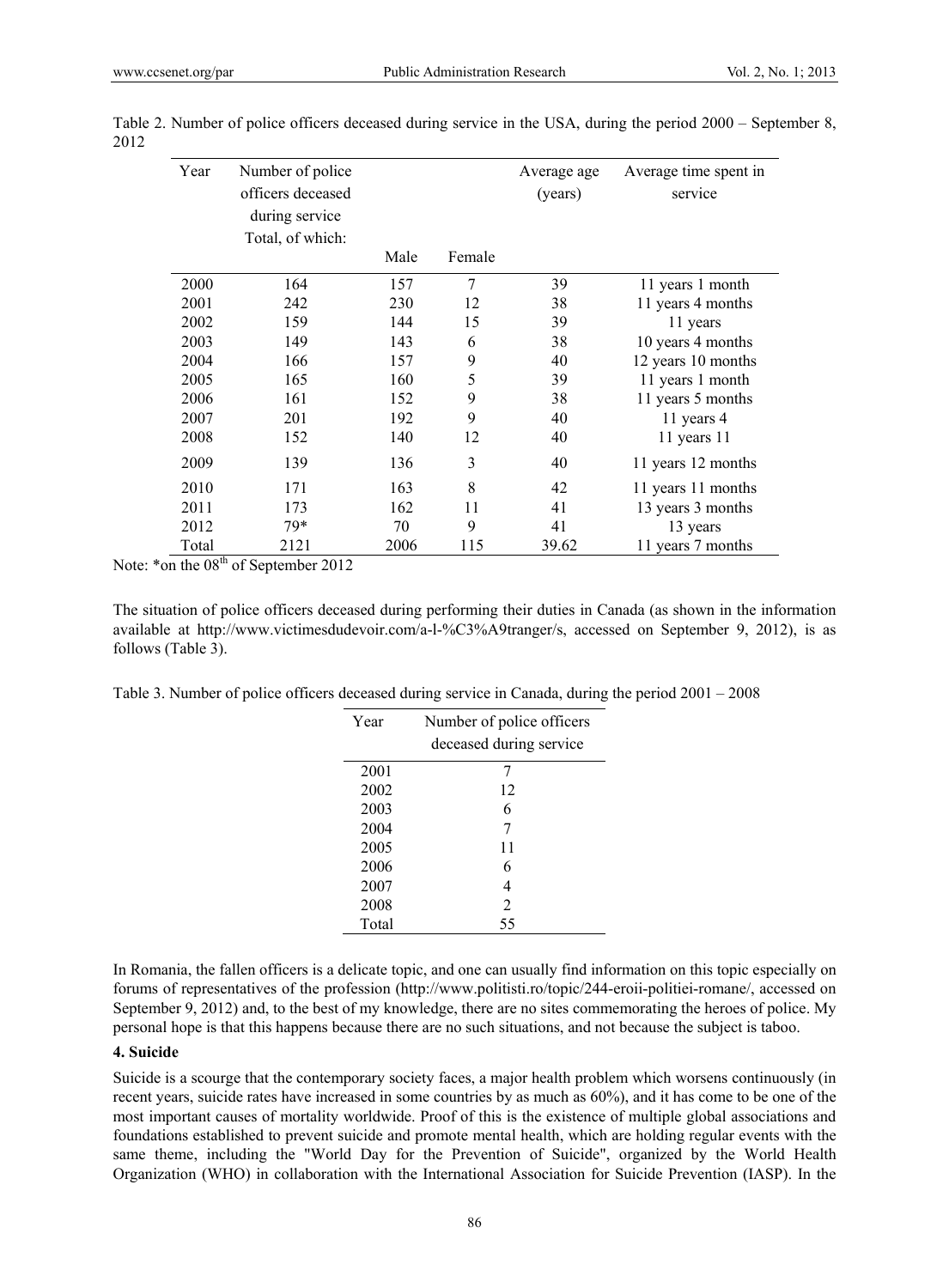report published on the occasion of the tenth edition of the event in 2012, it was indicated that in the world, a person commits suicide every 40 seconds, and about 5% of the world population has tried at least once to commit suicide (http://iasp.info/wspd/pdf/2012\_wspd\_brochure.pdf, accessed on September 8, 2012).

On police suicides, there are different opinions (Table no. 4). Thus, most of the publications on the subject claim that suicidal acts occur in the police also, but with a higher frequency than for those employed in other fields. For example, in an article published by "Le Poste" on the  $23<sup>rd</sup>$  of January 2012, it is said that the police suicide rate in 2009 (35 per 100,000 persons) was two times higher than the suicide rate of employees in other industries (16 per 100,000 employees, which is the suicide rate recorded by France Telecom telephone organization, ranked second), referring to data from the National Union of Police Officers. However, there were few responses, including a report from a police union and several articles in the media, "Le Poste" the  $23<sup>rd</sup>$  of January 2012 (http://archives-lepost.huffingtonpost.fr/article/2009/12/01/1819411\_le-suicide-des-policiers-parlons-en.html, accessed on September 8, 2012) and "Le Figaro" in the  $21<sup>rd</sup>$  November 2009 (http://www.victimesdudevoir.com/les-suicides/presse-suicides/, accessed on September 8, 2012).

| Table 4. Number of police officers who committed suicide in France, during the period 2005-2009 |
|-------------------------------------------------------------------------------------------------|
|-------------------------------------------------------------------------------------------------|

| Year  | Number of suicide cases |
|-------|-------------------------|
| 2005  | 6                       |
| 2006  | 11                      |
| 2007  | 7                       |
| 2008  | q                       |
| 2009  | 9*                      |
| Total |                         |

Note: data available at: http://www.victimesdudevoir.com/saint-martin/les-victimes-au-21e-s/, accessed on 08.09.2012

\*on the 01st of November 2009

According to other sources (http://iasp.info/wspd/pdf/2012\_wspd\_brochure.pdf, accessed September 8, 2012) among the facilitating factors contributing to death by suicide among the police officers, one can include the following: the presence of stressful life situations (family or interpersonal conflicts , separations, the presence of legal or disciplinary problems, the existence of financial difficulties, difficulties related to work, etc.). Also, in the case of subjects with low defense systems, periods of mourning, serious physical diseases (HIV, cancer) or other medical conditions, periods of economic crisis and unemployment, which increase social vulnerability, and traumas experienced in childhood or presence of prolonged stress, specific professions, such as doctors, military personnel and police officers or imprisoned, all these can contribute towards such decisions.

Comparing suicide rates recorded in the period 1990-1998, in some U.S. police departments (the police departments in New York, Chicago, Los Angeles, San Diego, Phoenix, Dallas, Houston, San Antonio), and the FBI, with those calculated for the general population, some authors ("Police Officer Suicide: Frequency and officer profiles" by Michael G. Aamodt & Nicole A. Stalnaker at the Radford University, June 20, 2006, http://www.policeone.com/health-fitness/articles/137133/, accessed on September 9, 2012) have established that the assumption that the suicide rate is abnormally high for police officers not is supported by the data. Thus, it was found that the suicide rate for police officers, which is 18.1 per 100 000 people is higher by 52% than the one calculated for the general population, 11.4 per 100 000 population, but 26% lower than that calculated for the appropriate comparator group (white males, aged 25-55 years). The differences between the two compared suicide rates are explained by the fact that most police officers are male (89%), white (81%), aged 21 to 55, (according to U.S. Crime Reports 1997). In other words, although the suicide rate among police officers is higher than the same index of the general population, it is a lower suicide rate than the one determined for the sample of the general population with similar characteristics (age, race, sex).

#### **5. Discussion**

In Romania, there is very little data available on the subject (some discussions on forums, several articles in the press) and therefore one can not perform a pertinent analysis of suicide with the police profession.

With globalization, even if the small amount of existing data on officers deceased during service or by suicide would be consistent with reality; it is time for our country to take care of its police forces, as the threats will soon occur.